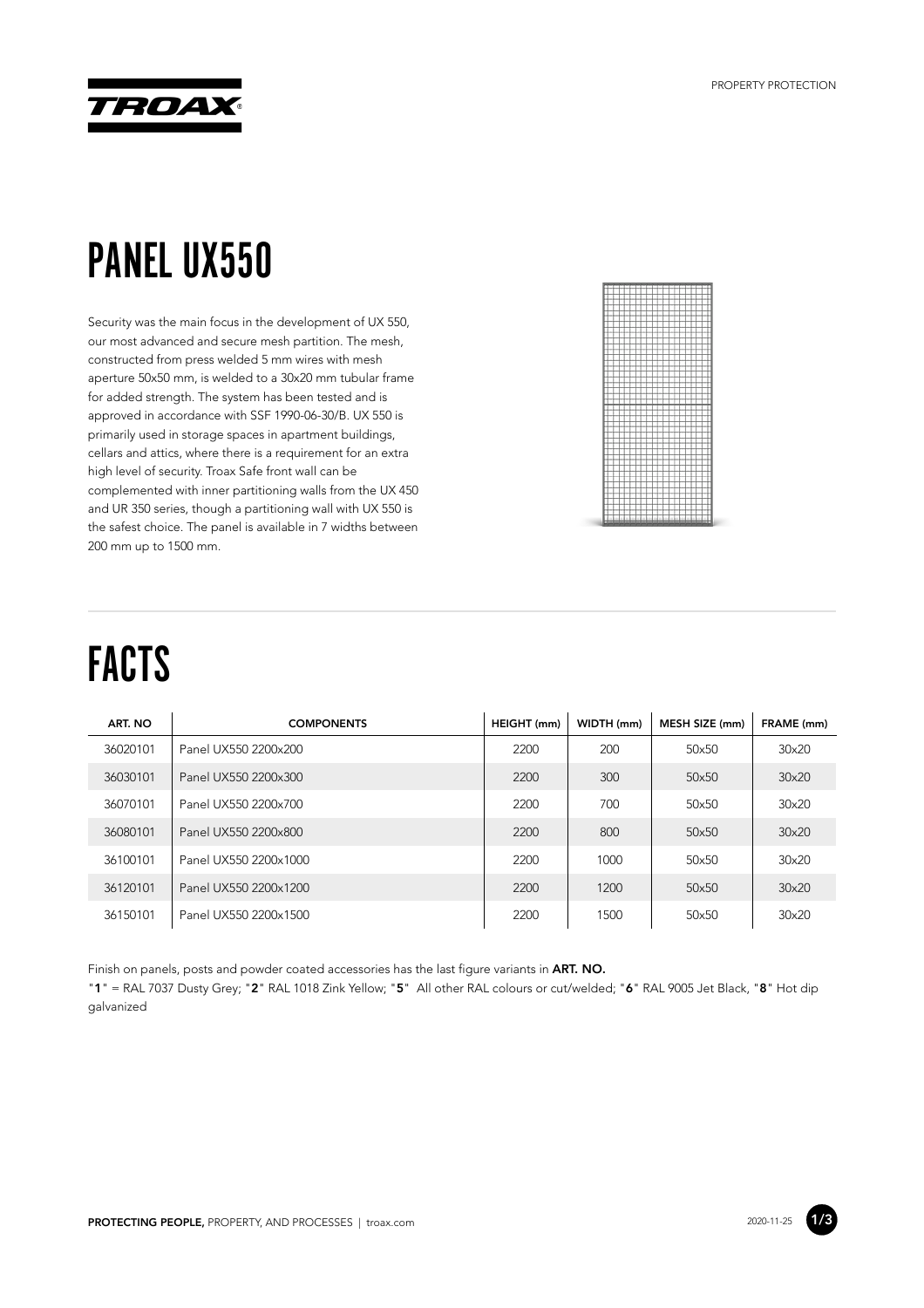



#### ACCESSORIES



SHELF

# COMBINE WITH









DOOR UX500 DOOR UX550 PANEL UX450 PANEL UR350